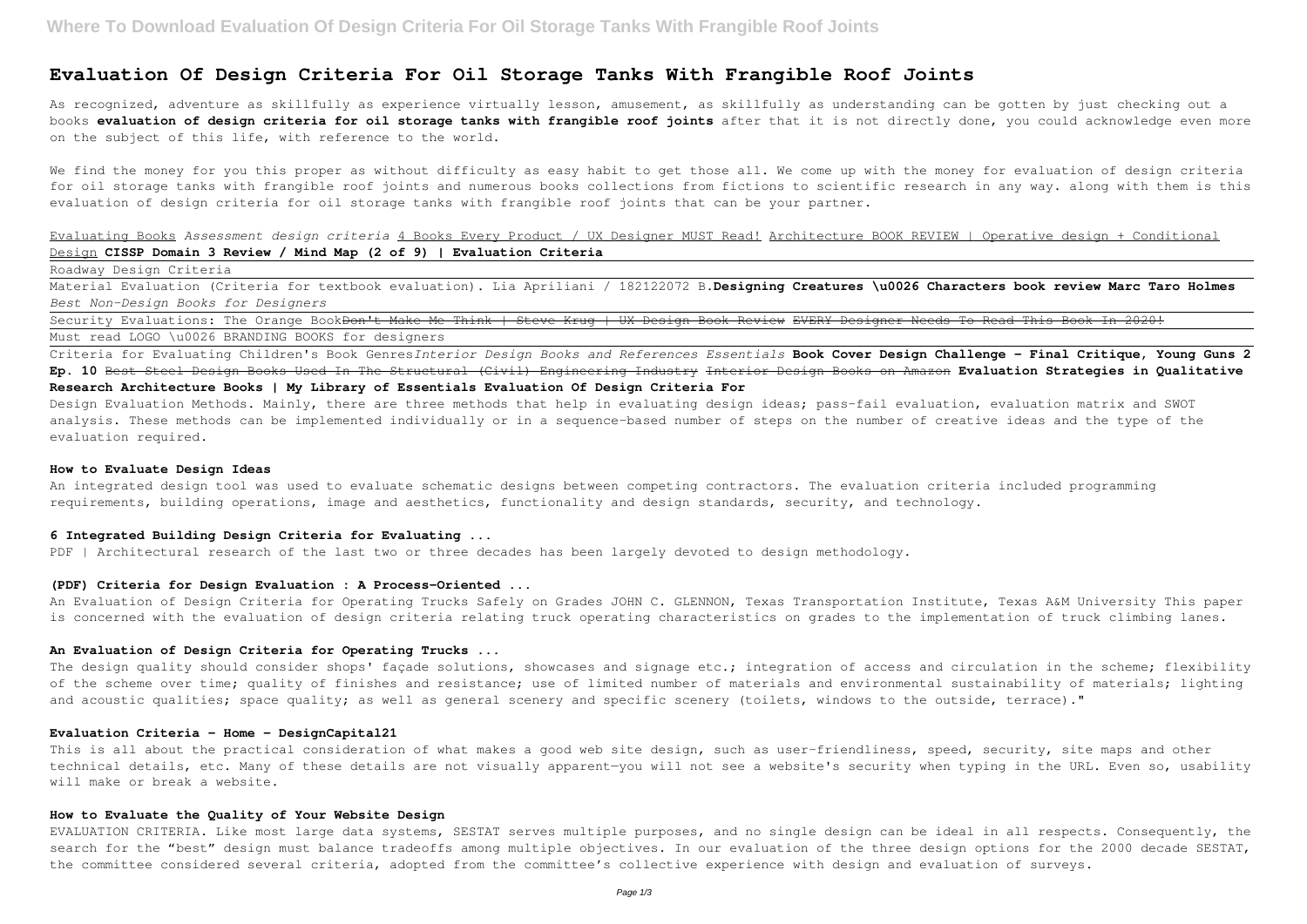#### **Evaluation of the Design Options | Improving the Design of ...**

The Engineering criteria are discussed and voted by three different juries, the professional and academic jury's votes are given more importance according to the relevant question and criteria, each questions are answered on a scale from zero to eleven. Presentation. Presentation of design, visualization of use and maintenance, clearness representation and relevant details are addressed and are voted by three different juries, the focus group jury's votes are given relatively more importance

The list below outlines some of the main evaluation criteria that might be included in an evaluation. Effectiveness - The effectiveness of a program is the extent to which it achieves its intended objectives for the target audience. This might include changes in teaching practices, learning environments, student wellbeing, learning engagement or learning outcomes. Follow the link to Outcome evaluation for more information.

#### **A' Design Award and Competition - Evaluation Criteria**

Our evaluations of the various fashion design designers include the following areas of evaluation: Recognition, Material, Craftsmanship, Reputation, and Catalog. Brand recognition is an important part of the evaluation which involves understanding the designers involved, the history of the designers and the brand, and their overall reach worldwide. Our evaluations include designers who provide to a luxury industry of individuals around the world looking for the latest fashions and our ...

#### **Evaluation criteria - Department of Education**

Assessment frameworks are a set of criteria against which a design can be assessed. They can cover a range of issues that are important for securing well-designed places (such as Building for Life...

### **Design: process and tools - GOV.UK**

These quidelines are meant primarily for design, monitoring and evaluation of projects, but the basic principles are applicable in all types of cooperation. Reduction of poverty, protection of the environment, and promotion of equality, democracy and human rights are the principal goals of Finland's development cooperation.

## **Our Evaluation Criteria for Fashion Designers Services ...**

Evaluative criteria should be thought of as 'concepts' that must be addressed in the evaluation. They are insufficiently defined to be applied systematically and in a transparent manner to make evaluative judgements about the intervention.

#### **Impact evaluation | Better Evaluation**

Categories Criteria Sub criteria Sustainable design Alignment selection Design to reduce the area of undeveloped land Design to provide buffer between highway and high quality area Design to avoid impacts to environmental resources Context sensitive design Design to avoid impact to socio economic resources Design to adjust highway features using design flexibility Design to utilize visual enhancement Design to reduce urban heat island effect Construction activities Construction waste ...

#### **An Evaluation of Sustainable Design and Construction ...**

Essential criteria for evaluation designs are internal and external validity. Internal validity is attained when the evaluator can decide whether a finding is due to the program and cannot be caused by some other factors or biases.

### **Design Evaluation - an overview | ScienceDirect Topics**

If your results are to be reliable, you have to give the evaluation a structure that will tell you what you want to know. That structure – the arrangement of discovery- is the evaluation's design. The design depends on what kinds of questions your evaluation is meant to answer. Some of the most common evaluation (research) questions:

### **Section 4. Selecting an Appropriate Design for the Evaluation**

## **Guidelines for Programme Design, Monitoring and Evaluation**

In the evaluation of design criteria for steel fabric reinforced concrete wall panel in high rise building, three standard code of design for concrete structure are used as a comparison. The three design code are British standard (BS 8110), American standard (ACI 318), and Australian standard (AS 3600).